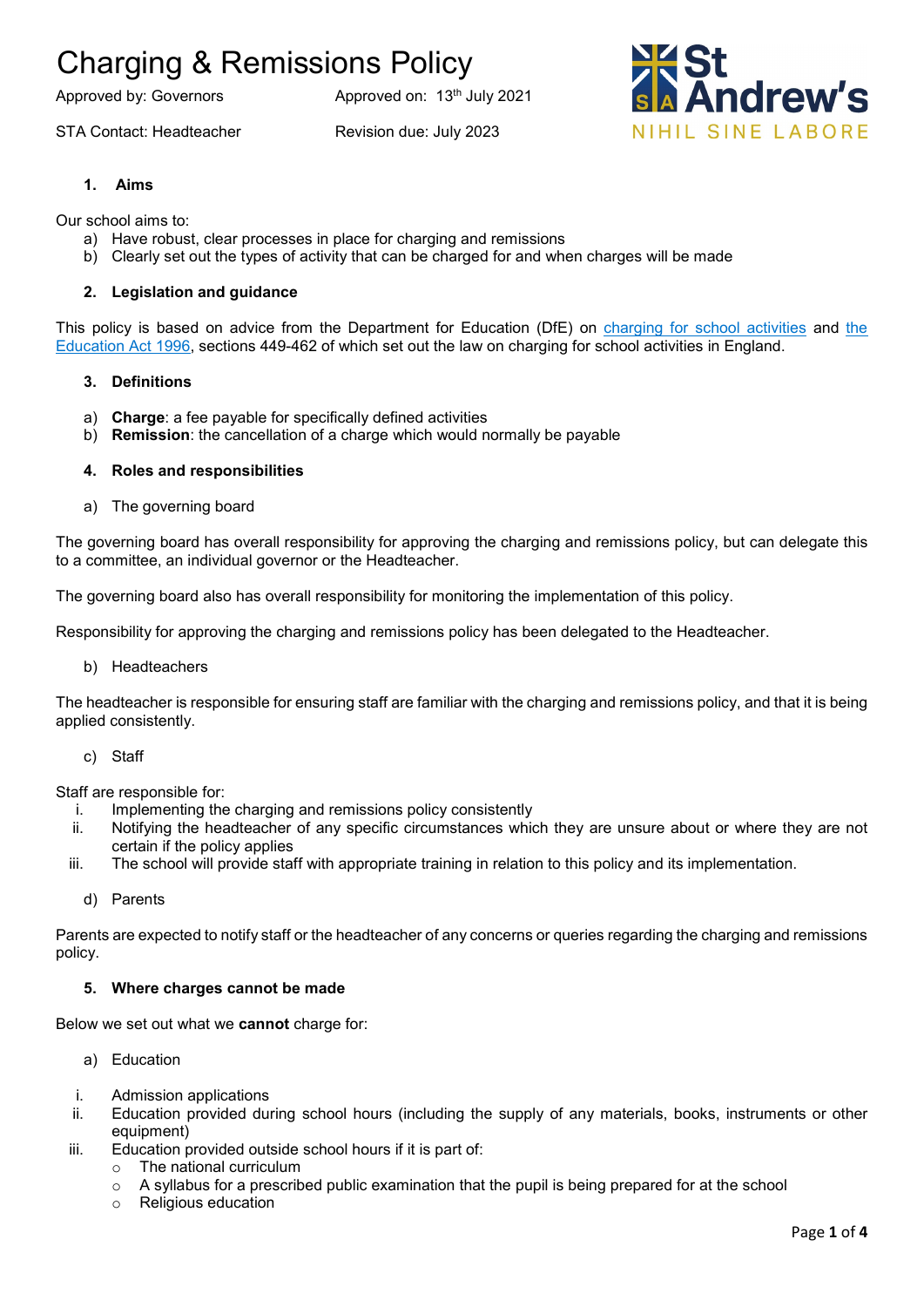Approved by: Governors Approved on: 13<sup>th</sup> July 2021

STA Contact: Headteacher Revision due: July 2023



- iv. Instrumental or vocal tuition, for pupils learning individually or in groups, unless the tuition is provided at the request of the pupil's parent
- v. Entry for a prescribed public examination if the pupil has been prepared for it at the school
- vi. Examination re-sit(s) if the pupil is being prepared for the re-sit(s) at the school
	- b) Transport
- i. Transporting registered pupils to or from the school premises, where the local authority has a statutory obligation to provide transport
- ii. Transporting registered pupils to other premises where the governing board or local authority has arranged for pupils to be educated
- iii. Transport that enables a pupil to meet an examination requirement when he or she has been prepared for that examination at the school
- iv. Transport provided in connection with an educational visit
	- c) Residential visits
- i. Education provided on any visit that takes place during school hours
- ii. Education provided on any visit that takes place outside school hours if it is part of:
	- o The national curriculum
	- $\circ$  A syllabus for a prescribed public examination that the pupil is being prepared for at the school
	- o Supply teachers to cover for those teachers who are absent from school accompanying pupils on a residential visit

## **6. Where charges can be made**

Below we set out what we **can** charge for:

- a) Education
	- a. Any materials, books, instruments or equipment, where the child's parent wishes him or her to own them
	- b. Optional extras (see below)
	- c. Music and vocal tuition, in limited circumstances
	- d. Community facilities
- b) Optional extras

We are able to charge for activities known as 'optional extras'. In these cases, schools can charge for providing materials, books, instruments or equipment. The following are optional extras:

- i. Education provided outside of school time that is not part of:
	- o The national curriculum
	- $\circ$  A syllabus for a prescribed public examination that the pupil is being prepared for at the school
- ii. Examination entry fee(s) if the registered pupil has not been prepared for the examination(s) at the school
- iii. Transport (other than transport that is required to take the pupil to school or to other premises where the local authority or governing board has arranged for the pupil to be provided with education)
- iv. Board and lodging for a pupil on a residential visit
- v. Extended day services offered to pupils (such as breakfast clubs, after-school clubs, tea and supervised homework sessions)

When calculating the cost of optional extras, an amount may be included in relation to:

- vi. Any materials, books, instruments or equipment provided in connection with the optional extra
- vii. The cost of buildings and accommodation
- viii. Non-teaching staff
- ix. Teaching staff engaged under contracts for services purely to provide an optional extra (including supply teachers engaged specifically to provide the optional extra)
- x. The cost, or an appropriate proportion of the costs, for teaching staff employed to provide tuition in playing a musical instrument, or vocal tuition, where the tuition is an optional extra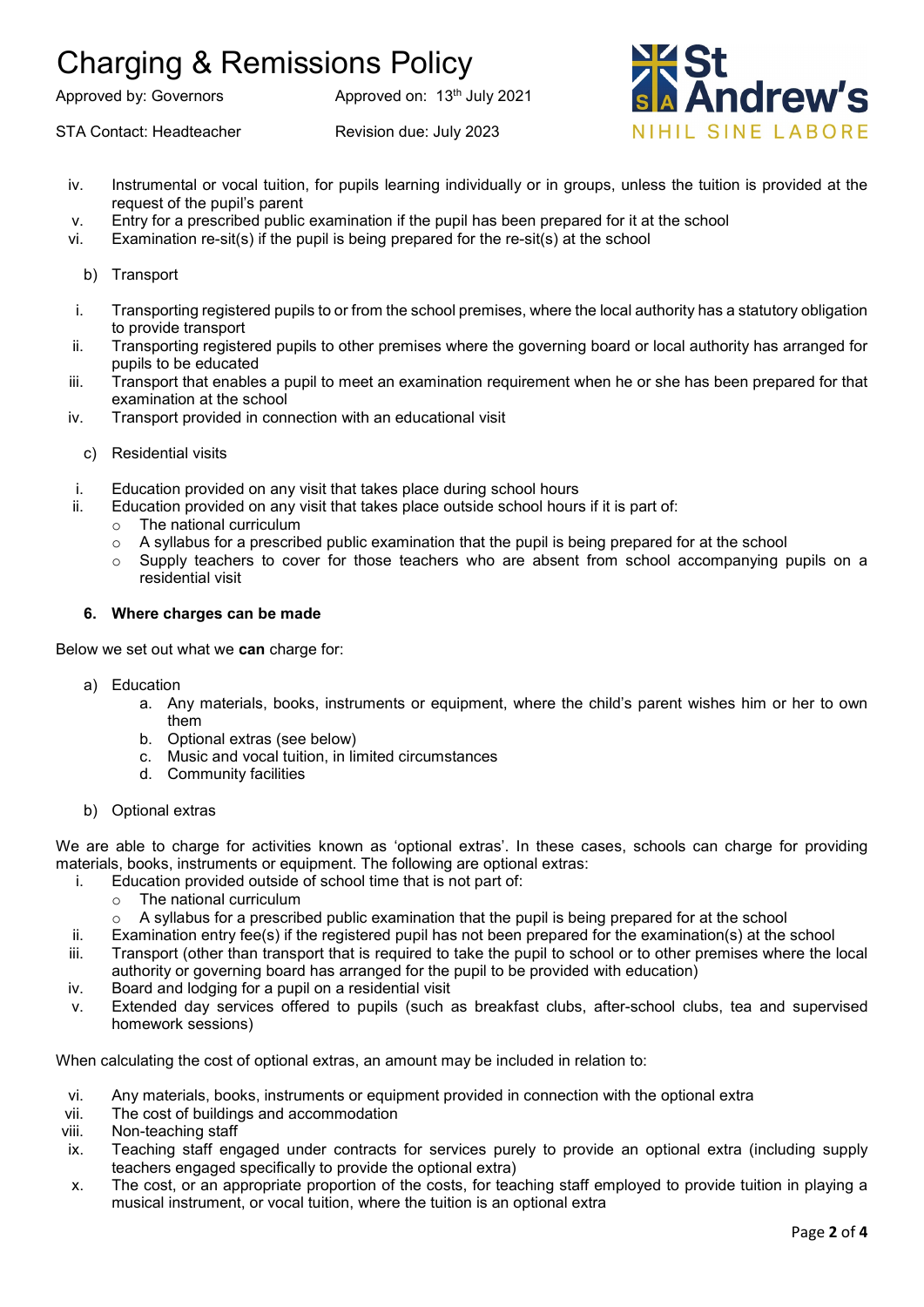Approved by: Governors Approved on: 13<sup>th</sup> July 2021

STA Contact: Headteacher Revision due: July 2023



Any charge made in respect of individual pupils will not be greater than the actual cost of providing the optional extra activity, divided equally by the number of pupils participating.

Any charge will not include an element of subsidy for any other pupils who wish to take part in the activity but whose parents are unwilling or unable to pay the full charge.

In cases where a small proportion of the activity takes place during school hours, the charge cannot include the cost of alternative provision for those pupils who do not wish to participate.

Parental agreement is necessary for the provision of an optional extra which is to be charged for.

c) Music tuition

Schools can charge for vocal or instrumental tuition provided either individually or to groups of pupils, provided that the tuition is provided at the request of the pupil's parent.

Charges may not exceed the cost of the provision, including the cost of the staff giving the tuition.

Charges cannot be made:

- xi. If the teaching is an essential part of the national curriculum
- xii. For a pupil who is looked after by a local authority
	- d) Residential visits

We can charge for board and lodging on residential visits, but the charge must not exceed the actual cost.

#### **7. Voluntary contributions**

As an exception to the requirements set out in section 5 of this policy, the school is able to ask for voluntary contributions from parents to fund activities during school hours which would not otherwise be possible.

Some activities for which the school may ask parents for voluntary contributions include:

- i. Activities and school trips taking part during school hours
- ii. Activities and school trips taking part outside of normal school hours

#### **There is no obligation for parents to make any contribution, and no child will be excluded from an activity if their parents are unwilling or unable to pay**.

If the school is unable to raise enough funds for an activity or visit then it will be cancelled.

## **8. Activities we charge for**

The school will charge for the following activities:

- i. Materials for teaching Design Technology (should you wish to take the finished article home)
- ii. For regular activities, the charges for each activity will be determined by the governing board and reviewed in November each year.

## **9. Remissions**

In some circumstances the school may not charge for items or activities set out in sections 6 and 8 of this policy. This will be at the discretion of the governing board and will depend on the activity in question.

a) Remissions for residential visits